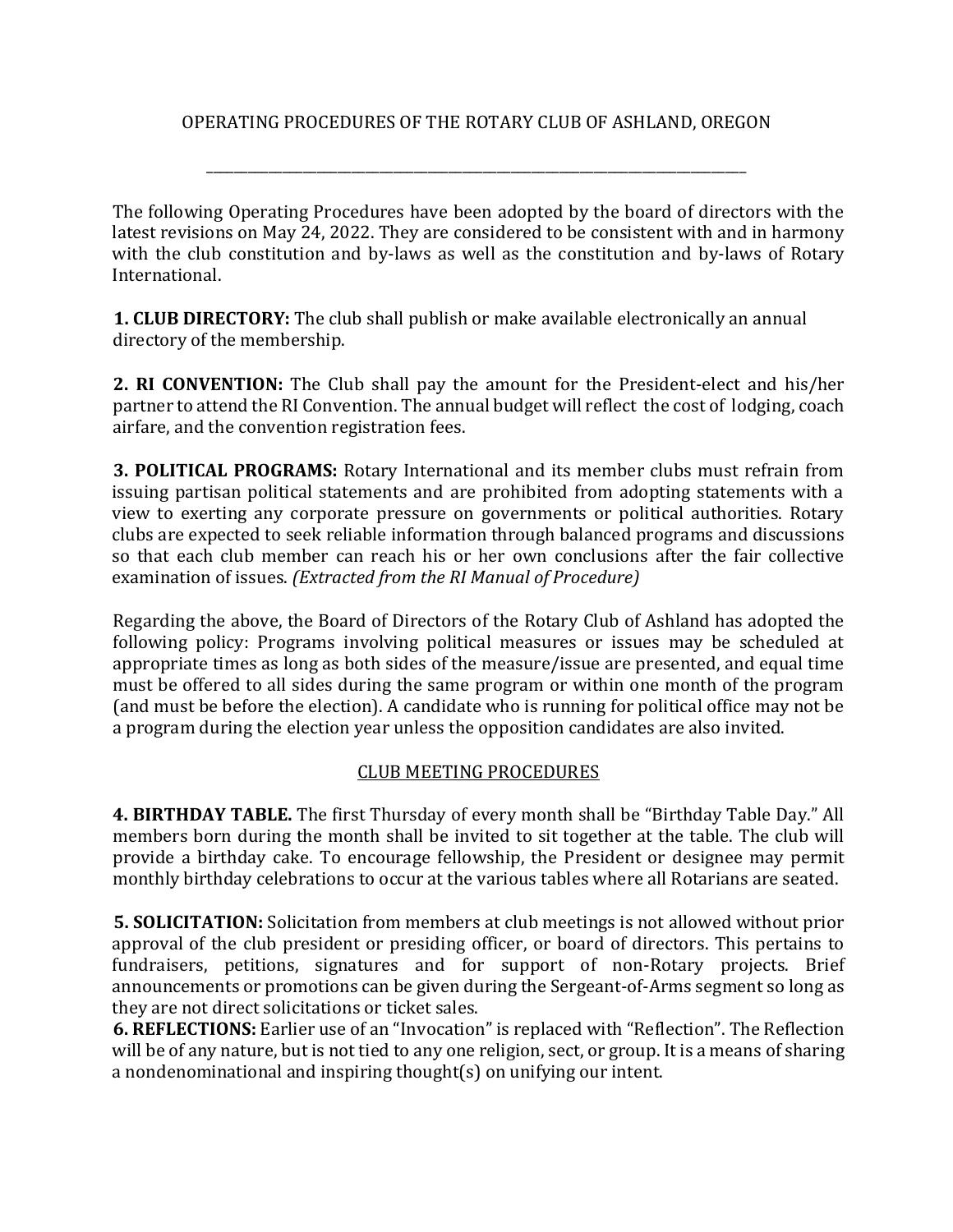**7. ANNOUNCEMENTS:** Members are encouraged to make appropriate Rotary related announcements using the following media:

a. The club bulletin (Keyway); and/or

b. At weekly meetings, during the announcement segment of the meeting agenda, ideally after receiving prior approval of the president or presiding officer.

**8. SERGEANT-AT-ARMS FUNDRAISING:** Funds generated from donations made in response to the Sergeant-at-Arms' invitations during a meeting will be allocated to the charitable foundations supported by the Rotary Club of Ashland:

a. The Ashland Rotary Foundation for community support;

b. The Ashland Rotary Foundation for the scholarship fund;

c. The Rotary Foundation for the TRF Annual Fund or other TRF fund. Unless otherwise directed by the donor, the 'fines' or 'happy dollars' will be allocated to the Ashland Rotary Foundation for community support. Members will receive a yearly accounting of their individual donations via the Sergeant-at-Arms.

## CLUB MEMBERSHIP PROCEDURES AND PROVISIONS

### **9. PROPOSALS FOR MEMBERSHIP**

The club is committed to and actively supports equity, diversity, and inclusion. The club welcomes and needs members diverse in vocation, age, gender, ethnicity, religion, (dis)ability, sexual orientation, education and national origin.

### **10. METHOD FOR ELECTING MEMBERS:**

- a. A current active member proposes a candidate for membership by submitting a completed application form to the club secretary and membership chair. The application form shall include a consent to publish the membership application in the club bulletin, as well as consent to become a member of the Ashland Rotary Foundation.
- b. The club secretary or membership chair recommends a classification and submits the membership application to the club board.
- c. The board shall act on that request within 30 days.
- d. If the board approves the candidate's membership, the proposal shall be published in the bulletin for the club's information and comment.
- e. In the event there are any objections to the proposal, the club secretary shall conduct an investigation and report back to the board on whether the recommendation to approve the membership proposal should be reconsidered.

f. Following publication and in the absence of objection or upon the board's decision following an objection, the prospective member shall be inducted into the club. g. The membership committee together shall conduct a new member orientation before or after induction. The sponsor and mentor shall attend if possible.

h. The inductees shall be inducted as "new members" subject to the requirements of the club's program to enhance their integration into the club prior to having their red ribbon removed from their name badge. New members who were previously blue badge members of the Rotary Club of Ashland are inducted as members.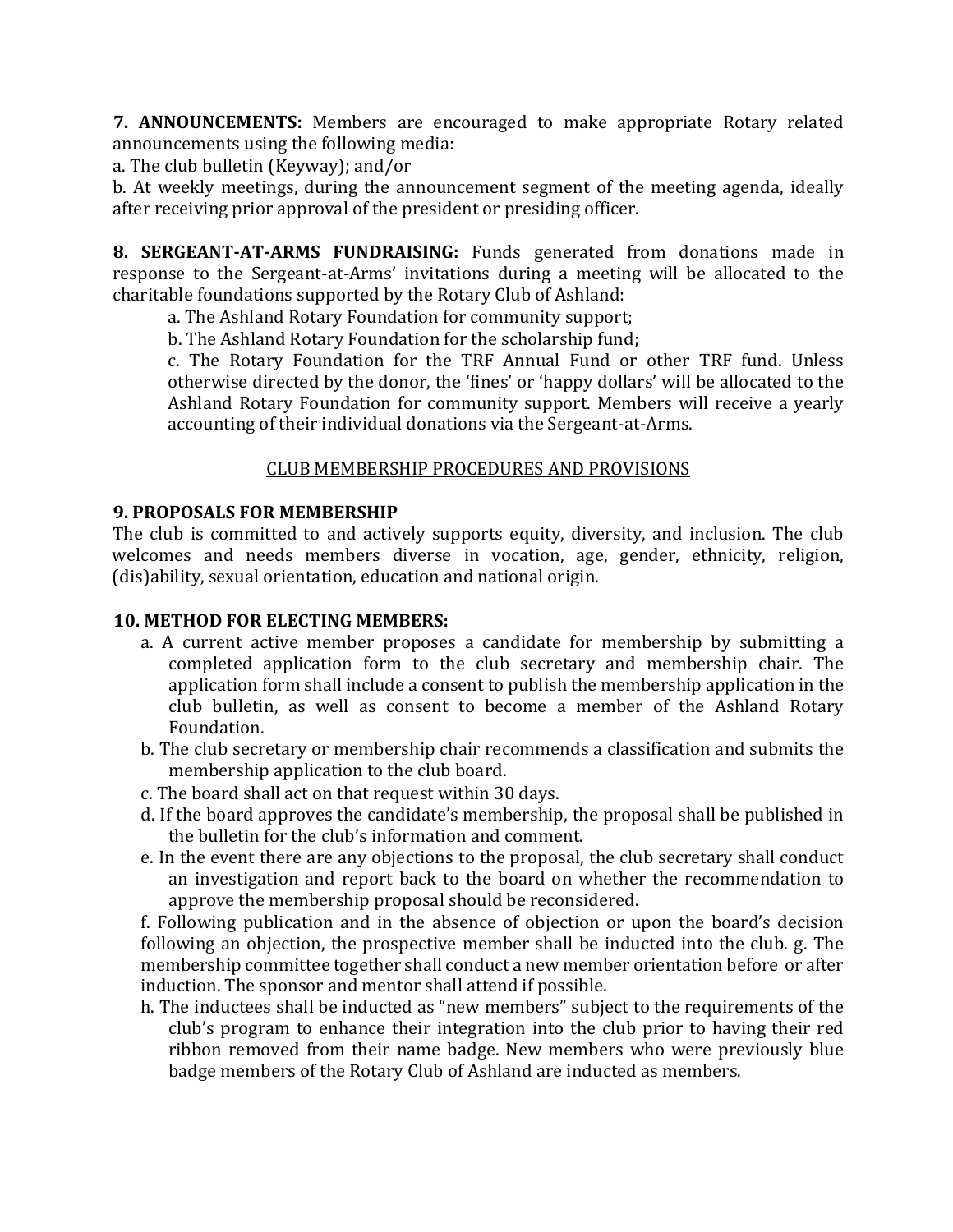#### **11. RULE OF 85 MEMBERS:**

- a. The club will change a member's status to Rule of 85 effective at the beginning of the next semi-annual dues period (January 1 or July 1) following approval of the member's written request for a change of status by the club's board of directors. For example, eligible members requesting to convert their membership status to Rule of 85 as of January 1 must submit a written request in time for it to be approved by the Board no later than the Board's December meeting.
- b. To be eligible for the Rule of 85, a member must qualify in accordance with the rules established by RI which may be modified during the Council on Legislation from time to time. (As of July 1, 2016, the combination of years in Rotary and the member's age must equal at least 85 and the member must have been a member of one or more Rotary clubs for at least 20 years.) Members are not required to change their status to Rule of 85 but may do so at their discretion and board approval.
- c. Members who qualify for the Rule of 85 are exempt from minimum attendance requirements.

**12. FORMER MEMBERS:** A former member of the Rotary Club of Ashland who is proposed for membership will be expected to attend the new member orientation with his/her sponsor. Upon induction the new member will be issued a "member badge" and is exempt from the new member requirements.

**13. HONORARY MEMBERS:** Definition: a person who, by serving with distinction in the furtherance of Rotary ideals, has been elected to honorary membership of the club. An honorary member is exempt from payment of fees and dues, has no vote, and may not hold office. An honorary member, however, may attend all meetings and enjoy the privileges of the club. The term of honorary membership is determined by the club board. *(See also RI MOP)* 

**14. LEAVE OF ABSENCE:** Upon written application to the board, setting forth good and sufficient cause, a leave of absence may be granted, excusing a member from attending meetings and other activities of the club for a specified length of time. A leave of absence does not relieve the obligation to pay RI, District and Club dues.

**15. SICK LEAVE POLICY:** Members who are temporarily incapacitated for medical issues shall be placed on a leave of absence for the period of the incapacitation, but not to exceed one year. The club president or secretary may take such action without further referral to the board. The Board should be informed at their next regular meeting.

### BUDGET, MEALS, DUES AND MEETINGS

**16. Annual Budget Process** In the spring of each year, the president initiates the annual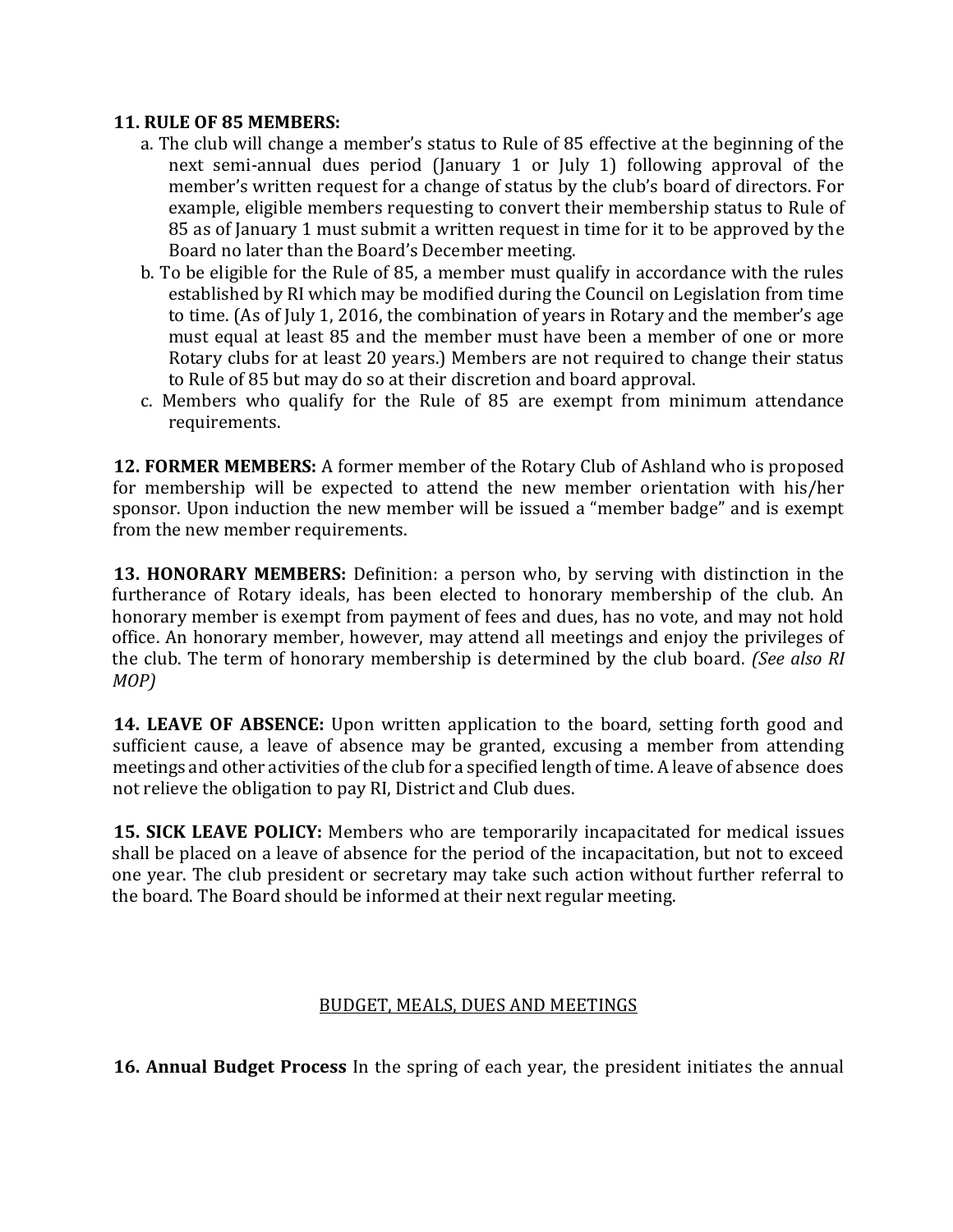budgeting process to be chaired by the treasurer or designee. The Club Administration Committee or Executive Committee assists the president in determining members of the Budget Committee, with the bookkeeper as an ex officio member. As part of the annual budgeting process the club's "Administrative Reserve" will be determined. In May of each year, the board will review and approve an annual budget, including its administrative reserve and dues amount.

**17. DUES AND PAYMENT POLICY:** The member must pay regular club, district and international dues and fees as billed every six months or stay current with any individual payment schedule arranged with the club's treasurer based on the member's need. In order to adequately fund club administrative costs, members are asked to pay within 30 days of the invoice. Payment may be made by check or credit card. Members who do not pay within the 30-day invoice period will be assessed a \$25 late fee. Members who do not pay within a 90-day period will be dropped as a member of the Rotary Club of Ashland upon action by the board. If special economic circumstances arise for a member, the member should make arrangements for payment options with the club treasurer. The club treasurer will administer this policy

**18**. **PAY AS YOU GO MEALS**: In July of 2021, the club resumed in person meetings in accordance with guidelines established by the various governmental agencies. Club members expressed a desire to purchase meals, when available, in a pay-as-you-go model. The cost for meals is established in accordance with rates set by the vendor. The club does not provide any financial guarantee to the vendor for the cost of the pay-as-you-go model.

**19. MEALS FOR PROSPECTIVE MEMBERS:** The club will pay for two (2) meals for a prospective member who has been invited by a member to attend a regular club meeting.

**20. MEALS FOR THE PROGRAM PRESENTER, STUDENT OF THE MONTH and their ATTENDEES, INTERACT, ROTARACT AND EXCHANGE STUDENTS:** The club will pay for meals of the presenter, students of the month and their attendees, Interact, Rotaract, and Exchange Students as long as they are serving in their official roles.

# NOMINATION OF CLUB AND FOUNDATION OFFICERS

**21. NOMINATING COMMITTEE:** The nominating committee shall consist of nine (9) members, including the most recent seven past presidents, the current president and the club's president-elect. Each year, the past president who had his/her term as president preceding those of the other past presidents shall be the chair of the nominating committee. In the event that some of the most recent past-presidents are not available to serve, the chair may appoint other past presidents of the club in their stead.

**22. PRINCIPLES AND QUALIFICATIONS FOR NOMINATING OFFICEHOLDERS:** The bylaws of the Rotary Club of Ashland and the Ashland Rotary Foundation specify certain eligibility